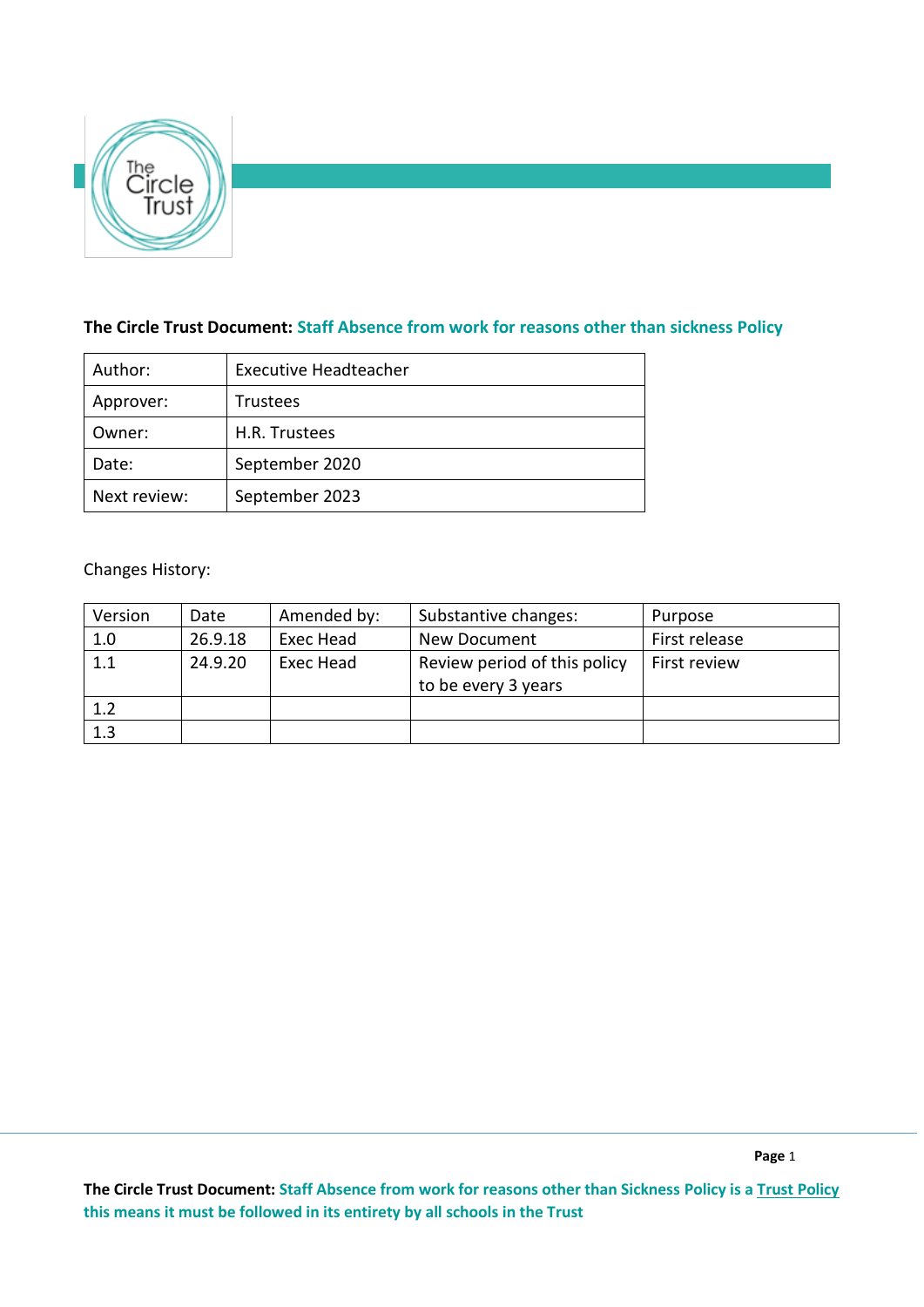### **1. Purpose of the policy**

1.1. The primary purpose of this policy is to set out the arrangements for staff absence for reasons other than sickness

# **2. Introduction**

- 2.1. The Circle Trust aims to secure good attendance of all employees in order to maintain high standards of education. Please refer to The Circle Trust's Absence Management Policy [here](https://thecircletrust.sharepoint.com/:w:/r/_layouts/15/Doc.aspx?sourcedoc=%7BE1B47D1A-E029-4399-B587-A91605A984CA%7D&file=The%20Circle%20Trust%20Staff%20Absence%20Management%20Policy%202018.docx&action=default&mobileredirect=true)
- 2.2. As the employer, The Circle Trust values the commitment of colleagues and recognises the value of staff morale. Equally employees appreciate any absence from work has an impact on children, young people and implication on other colleagues.
- 2.3. The Circle Trust recognises the importance of consistency, in considering requests for absence from work. Therefore, any such request will be considered in the framework set out in this policy so that all requests can be reasonably and fairly considered.
- 2.4. The educational needs of children and young people and the operational needs of the school are a priority and as such regretfully, there may be times, which the Headteacher has to refuse an absence from work request.
- 2.5. The responsibility for the monitoring and controlling of absence in a school will rest with the Headteacher.
- 2.6. The Trust will observe all its statutory obligations all other requests for absence from work will be taken on an individual basis
- 2.7. Statutory obligations include:
	- 2.7.1. Time off for trade union duties in accordance with provisions in Section 61 and 62 of the Employment Rights Act 1996.
	- 2.7.2. Time off with pay for safety representatives, appointed/elected by recognised trade unions both to carry out safety functions and to undergo relevant training.
	- 2.7.3. Paid time off for ante-natal care under section 55 of the Employment Rights Act 1996, as part of the provisions for maternity leave.
	- 2.7.4. Unpaid time off for parental leave, dependants and domestic emergencies
- 2.8. This procedure is applicable to all employees of The Circle Trust, it applies to all employees both teaching and support staff.

## **3. The Aims and Objectives of the Staff Absence from work for reasons other than sickness Policy**

- 3.1. To ensure that all employees are treated fairly, equally and consistently in line with good employment practice
- 3.2. To ensure that staff absence is kept to a minimum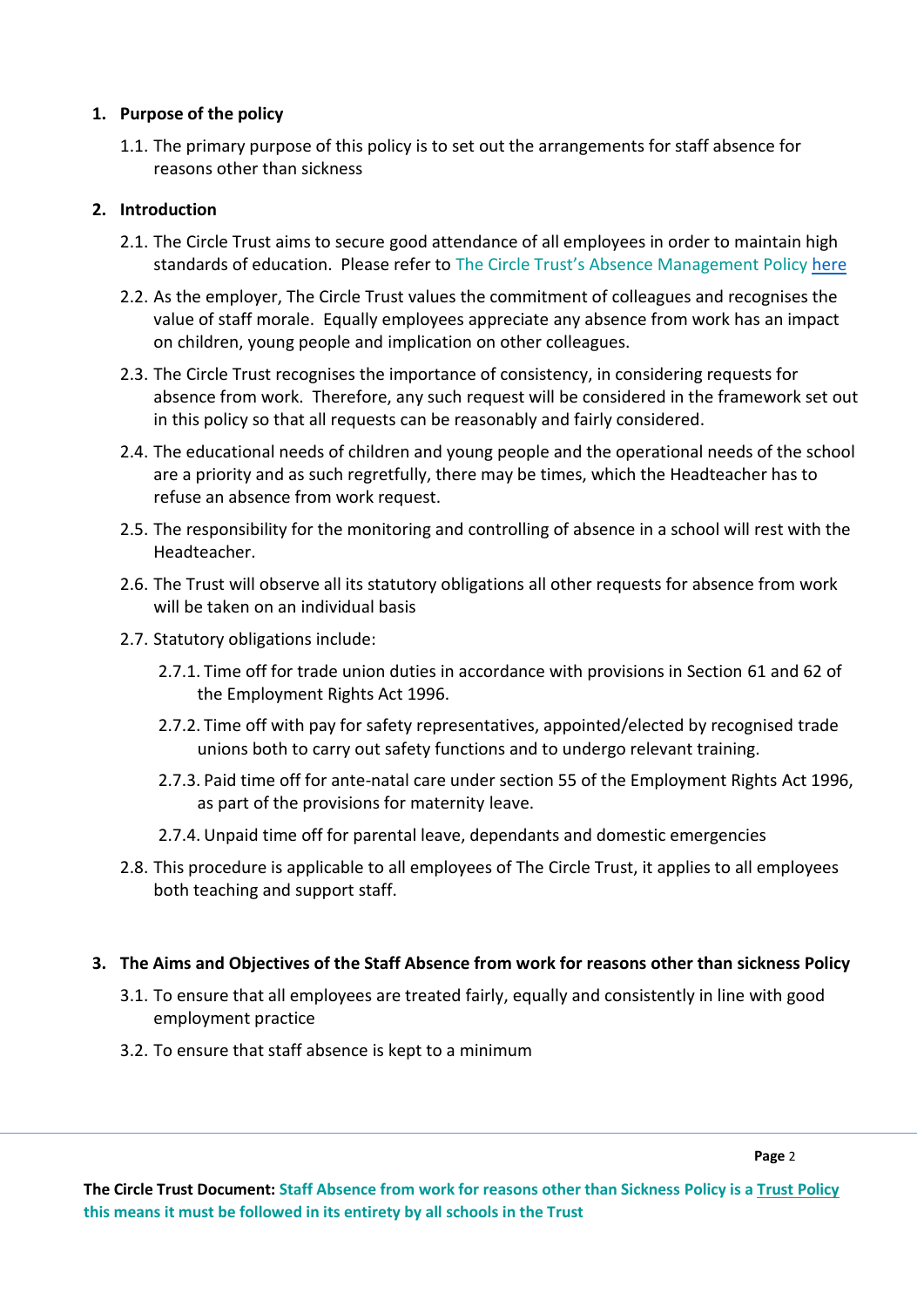## **4. The Management of the Staff Absence Management Policy**

- 4.1. The Trustees have a fundamental role to:
	- 4.1.1. Review this policy to approve changes
	- 4.1.2. Be satisfied that any absence from work procedure is followed as set out in this policy and understood by Headteachers/school leaders and employees
	- 4.1.3. Only in the case of the Executive Headteacher consider requests for absences for reasons other than sickness
- 4.2. The Executive Headteacher will:
	- 4.2.1. Implement this policy
	- 4.2.2. Promote and ensure that all Headteachers follow procedures as set out in this policy
- 4.3. The Local Advisors have a fundamental role to:
	- 4.3.1. Be satisfied that any Absence Management procedure is followed as set out in this policy and understood by the Headteacher/school leaders and employees
	- 4.3.2. Only in the case of the Headteacher consider requests for absences for reasons other than sickness
	- 4.3.3. To convene an Appeals Committee to consider dissatisfaction raised from a member of staff an absence from work decision
- 4.4. A Headteacher with the oversight of Local Advisors will:
	- 4.4.1. Follow this policy when dealing with matters relating to absences for reasons other than sickness
	- 4.4.2. Monitor levels of staff absence

#### **5. Absence Management Procedure – general**

- 5.1. The Headteacher has the authority to give permission for absence for work and to confirm whether this should be paid or unpaid.
- 5.2. There may be times when the Headteacher has to refuse a request for leave.
- 5.3. Each absence from work request will be considered individually on its own merits and circumstances.
- 5.4. The granting of time off in one case will not necessarily set a precedent for other cases.

#### **6. Holiday requests**

6.1. Teachers and term time only staff do not have a leave allowance, which can be taken during term time.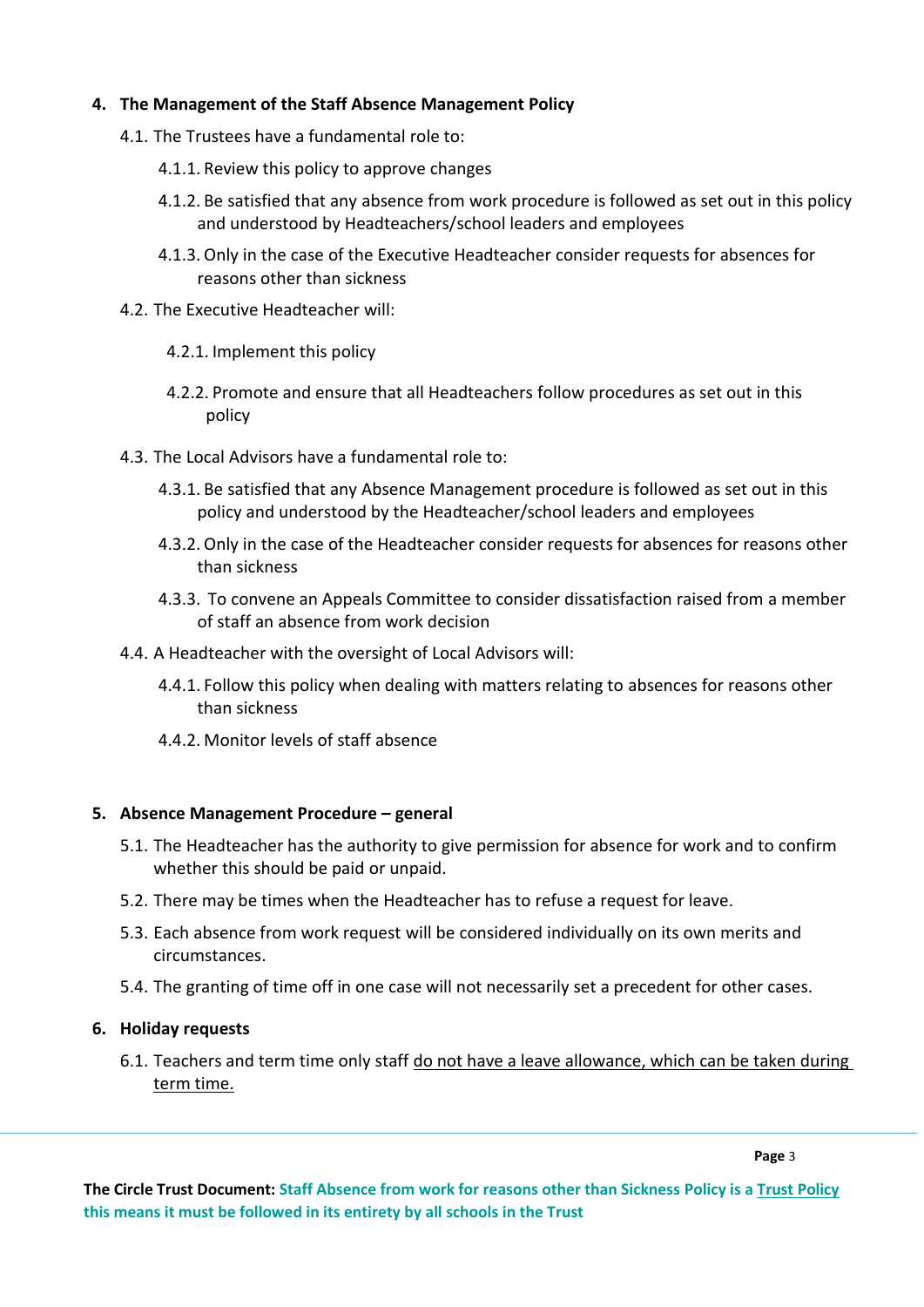- 6.2. Full time (or year round) Support Staff entitlement to Annual Leave is determined in the employment contract
- 6.3. Full time (or year round) Support Staff must apply to the Headteacher at least two weeks in advance in writing for holiday leave approval.
- 6.4. Leave will normally be approved as long as:
	- 6.4.1. It does not interfere with the employee's ability to carry out the requirements of their job
	- 6.4.2. The time requested does not exceed the employee's annual entitlement.
- 6.5. A written record will be kept in the school of annual leave taken.
- 6.6. A maximum of 5 days leave may be carried forward to the next year.
- 6.7. No more than 5 days may be carried into the following year.

### **7. Time off for dependants**

- 7.1. The Employment Relations Act 1999 provides all employees with the right to take reasonable **unpaid** time off to deal with certain unexpected or sudden emergencies relating to dependants.
- 7.2. Staff requesting time off must notify the Headteacher, including retrospectively, if they have taken time off in an emergency under this right.
- 7.3. Circumstances when an employee might include:
	- 7.3.1. If a dependant falls ill, or has been injured
	- 7.3.2. To make longer term care arrangements for a dependant who is ill or injured
	- 7.3.3. To deal with a death of a dependant
	- 7.3.4. To deal with unexpected disruption or breakdown of care arrangements for a dependant
	- 7.3.5. There are statutory rights to maternity, parental and adoption leave these set out in The Circle Trust Family Care Policy [here](https://thecircletrust.sharepoint.com/:w:/g/EU0m2-M9OSdMuHkc-O7RGxQB5zWYlGaxgTGKPqwNam5myA?e=26aByp)

### **8. Sick children**

- 8.1. It is recognised that it can be difficult for working parents to respond to the need to care for sick children.
- 8.2. Staff have a statutory right to **unpaid** time off to make arrangements for the care of a dependent child.
- 8.3. Staff requesting time off must notify the Headteacher, including retrospectively, if they have taken time off for this reason.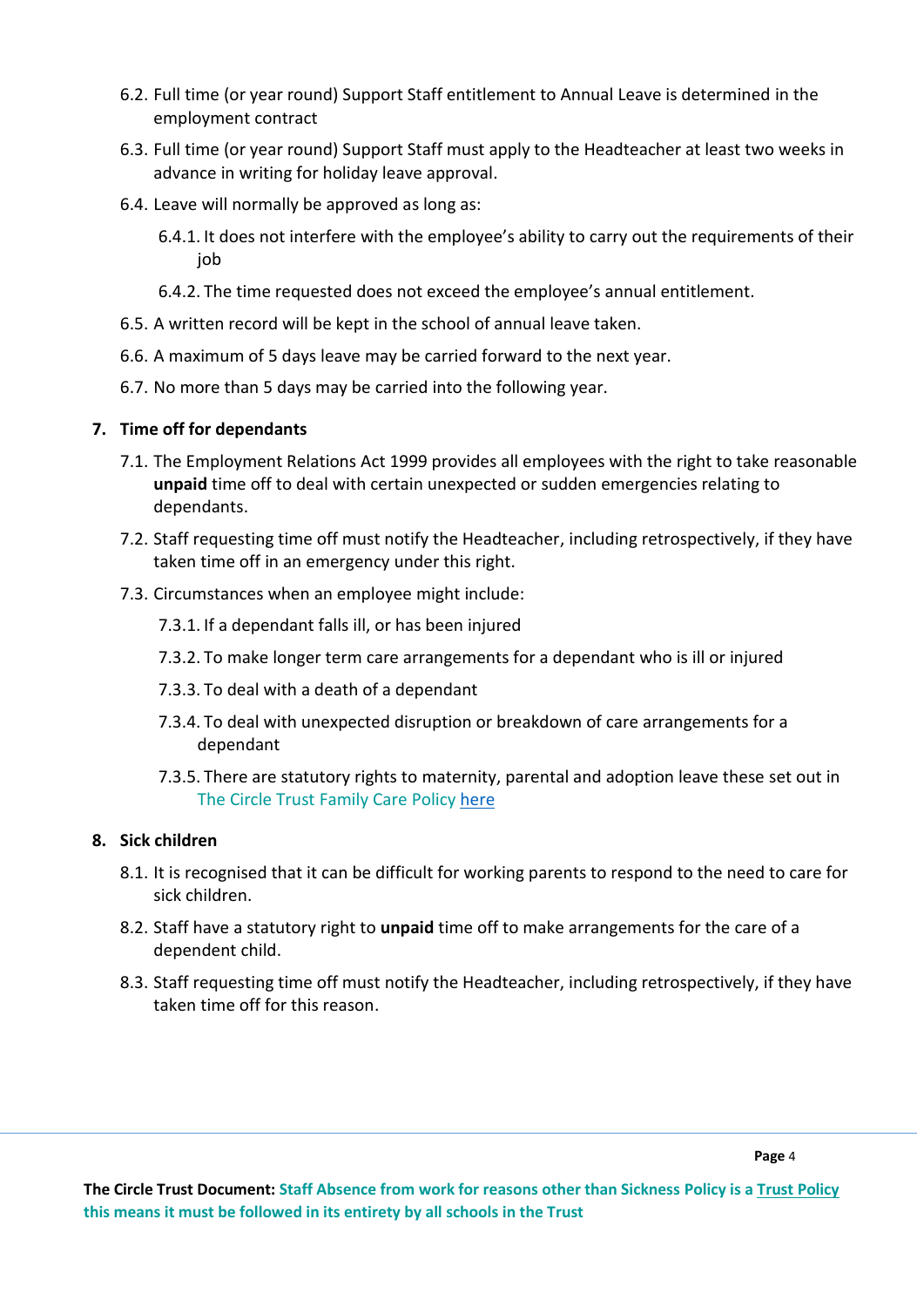### **9. Leave to attend significant events**

- 9.1. The Circle Trust recognises that from time to time staff may have the opportunity to attend a significant event during term time. For example, the graduation ceremony for a son or daughter or the wedding of a close family member.
- 9.2. Teachers and term time only staff do not have a leave allowance, which can be taken during term time.
- 9.3. In considering each individual request the Headteacher will take into consideration:
	- 9.3.1. The impact on learning e.g. absence immediately before a public assessment or examination
	- 9.3.2. Operational needs of the school e.g. implication in reference to the safe running of the school
	- 9.3.3. Impact on other colleagues e.g. who will be required to work differently because of the absence
	- 9.3.4. Cost e.g. cost of supply or agency
	- 9.3.5. Recognition on staff morale e.g. impact on the colleague by refusing the request
- 9.4. When the Headteacher agrees to absence from work to attend significant events this will ordinarily be **unpaid**
- 9.5. There may be times when the Headteacher will need to refuse a request for leave. If this is the case then the Headteacher will set out why the request is declined citing decisions against the framework set out 9.3 of this policy including impact on learning, operational needs of the school, impact on other colleagues and cost.

#### **10. Interviews**

- 10.1. All staff may take reasonable **paid** leave to attend selection interviews for jobs.
- 10.2. Requests to take leave to attend an interview must be made to the Headteacher in advance of the event.
- 10.3. Employees must produce evidence of attendance at an interview if requested to do so by their Headteacher.

#### **11. Moving house**

- 11.1. Staff are encouraged if possible to arrange to move house during school closures. However, if this proves impossible, staff are granted one day of **paid** leave in order to move house.
- 11.2. The Headteacher is permitted to ask for documentary evidence relating to why the move could not take place during school closures.

## **12. Medical and dental Appointments**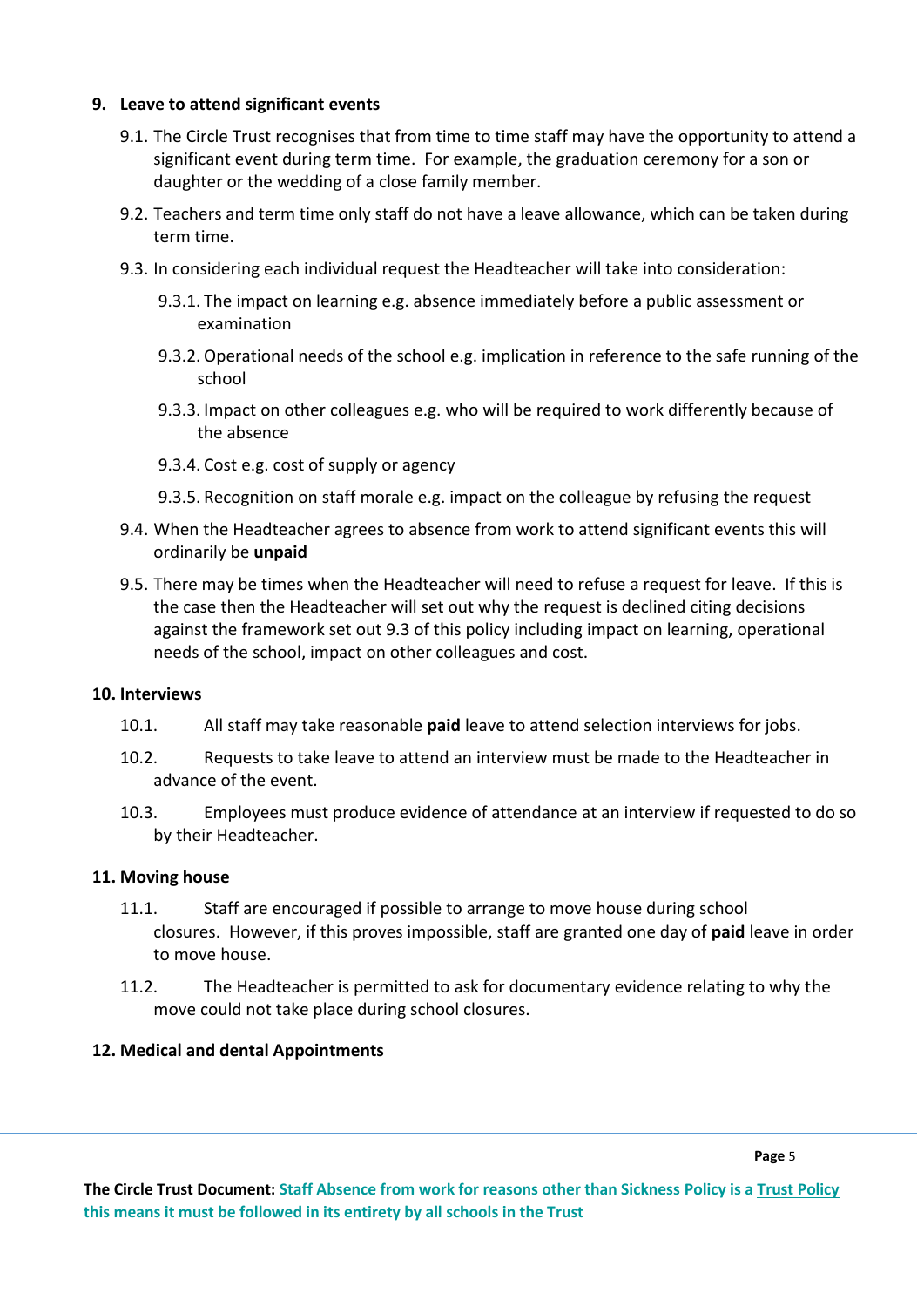- 12.1. Staff are expected to make routine appointments outside normal working hours. However if necessary **paid** time off will be granted to attend one off emergency appointments or hospital appointments.
- 12.2. Staff attending such appointments must seek the permission the Headteacher before attending.
- 12.3. The Headteacher has the right to request to see appointment cards or letters.
- 12.4. **Paid** time off will be permitted for the purpose of cancer screening
- 12.5. Fertility treatment *-* Employees requesting **paid** time off for fertility treatment will be treated sensitively and in general be supported.

### **13. Examination duties**

- 13.1. Teaching staff undertaking professional duties in connection with external examinations may take **paid** leave under the arrangements contained in the Conditions of Service for School Teachers in England and Wales.
- 13.2. Employees must produce evidence of attendance if requested to do so by their Headteacher.

#### **14. Jury service**

- 14.1. Employees may take **paid** leave to undertake jury service or to appear as a witness. <https://www.gov.uk/jury-service/taking-time-off-work>
- 14.2. They are required to claim the allowance for loss of earnings from the Court and an equivalent amount will be deducted from the employee's salary.
- 14.3. Employees must produce evidence of attendance if requested to do so by their Headteacher. <https://www.gov.uk/jury-service/questions-about-jury-service>

#### **15. Time off to attend ante-natal appointments**

- 15.1. The Maternity Regulations provide the right for all women to take **paid** time off to attend antenatal care.<https://www.gov.uk/working-when-pregnant-your-rights>
- 15.2. Ante-natal leave for fathers and partners is also available for employees who have a qualifying relationship with a pregnant woman or an expected child are entitled to take **unpaid** time off work to accompany that pregnant woman at up to two antenatal appointments<https://www.gov.uk/paternity-pay-leave>
- 15.3. Employees must produce evidence of appointments if requested to do so by their Headteacher.

## **16. Time off for Public Duties**

16.1. Staff who are appointed to an important office in public service, e.g., as a Magistrate or Local Government Councillor will be given **unpaid** leave.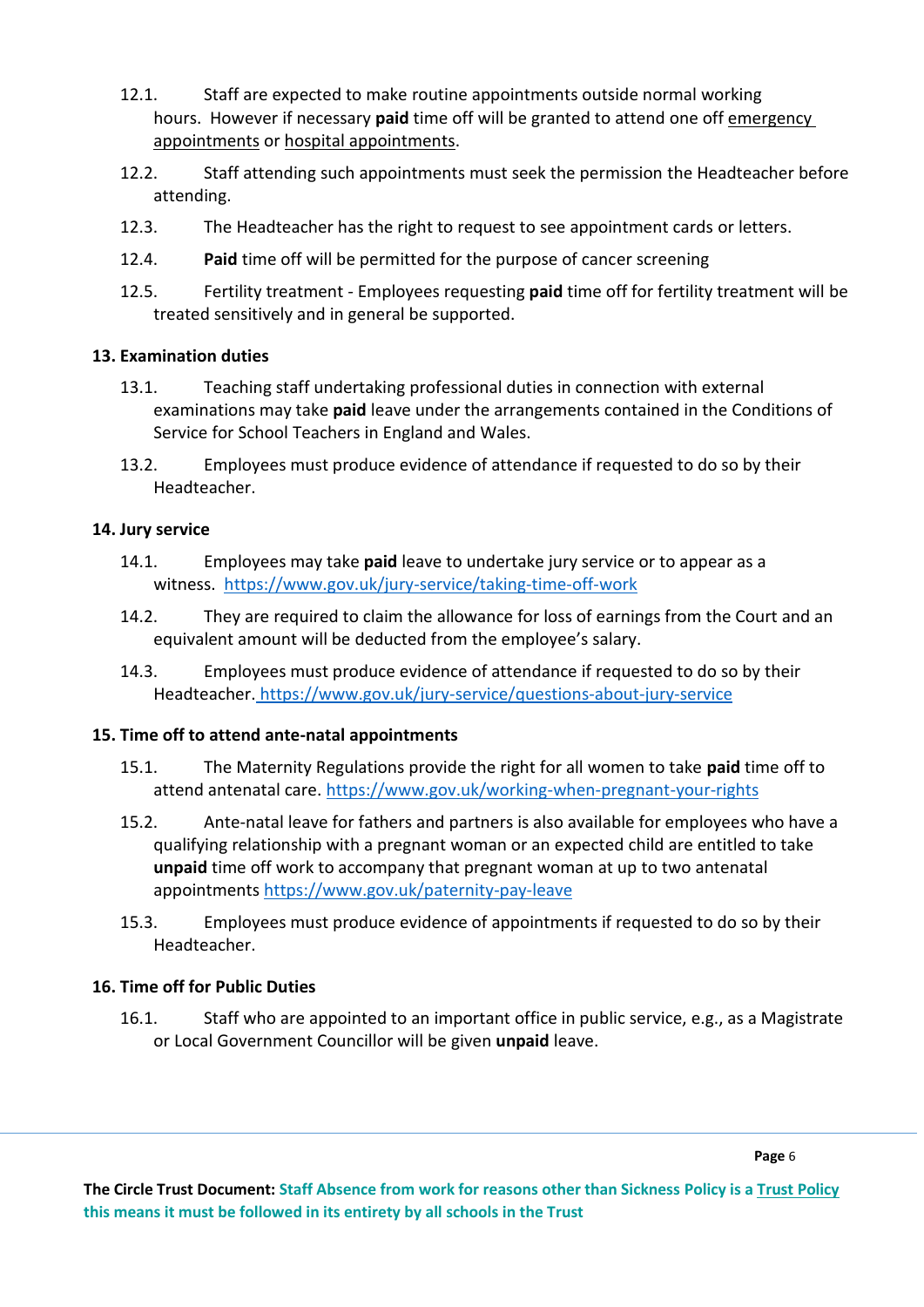- 16.2. The amount of time off must be agreed with the Headteacher in advance and will be based on:
	- 16.2.1. How long the duties might take
	- 16.2.2. The amount of time the member of staff has already been absent for public duties and the impact on the school
- 16.3. The Headteacher may refuse requests for time off for public duties
- 16.4. Staff who hold such public office should advise the Headteacher at the time of their appointment. <https://www.gov.uk/time-off-work-public-duties>

# **17. Leave for Religious Festivals and Holy days**

- 17.1. Regulations do not require employers to provide time or facilities for religious or belief observance in the workplace. However, request for time off will be treated sympathetically where it is reasonable to do so.
- 17.2. When the Headteacher agrees to absence from work to for religious reasons this will ordinarily be **unpaid**
- 17.3. The Headteacher may refuse requests for time off for religious reasons

# **18. Time off to accompany a fellow employee in a disciplinary or grievance situation**

18.1. Reasonable **paid** time off will be granted to accompany a fellow worker at a disciplinary or grievance hearing.

## **19. Trade union and professional association duties**

19.1. Staff undertaking recognised Trade Union or Professional Association duties are provided **paid** time off<https://www.gov.uk/rights-of-trade-union-reps>

## **20. National sporting fixtures**

- 20.1. Staff are granted **unpaid** time off where they are a national representative in sporting event.
- 20.2. The Headteacher may refuse requests for time off for sporting fixtures

# **21. Compassionate leave**

- 21.1. **Paid** compassionate leave is granted in the following circumstances:
	- 21.1.1. Death of a near relative, spouse, partner or child up to **5 days paid leave**
	- 21.1.2. Funeral of a near relative, spouse, partner or child **1 day of paid leave**
	- 21.1.3. Employees wishing to attend the funeral of other relatives, friends or colleagues may take **unpaid** leave.

**The Circle Trust Document: Staff Absence from work for reasons other than Sickness Policy is a Trust Policy this means it must be followed in its entirety by all schools in the Trust**